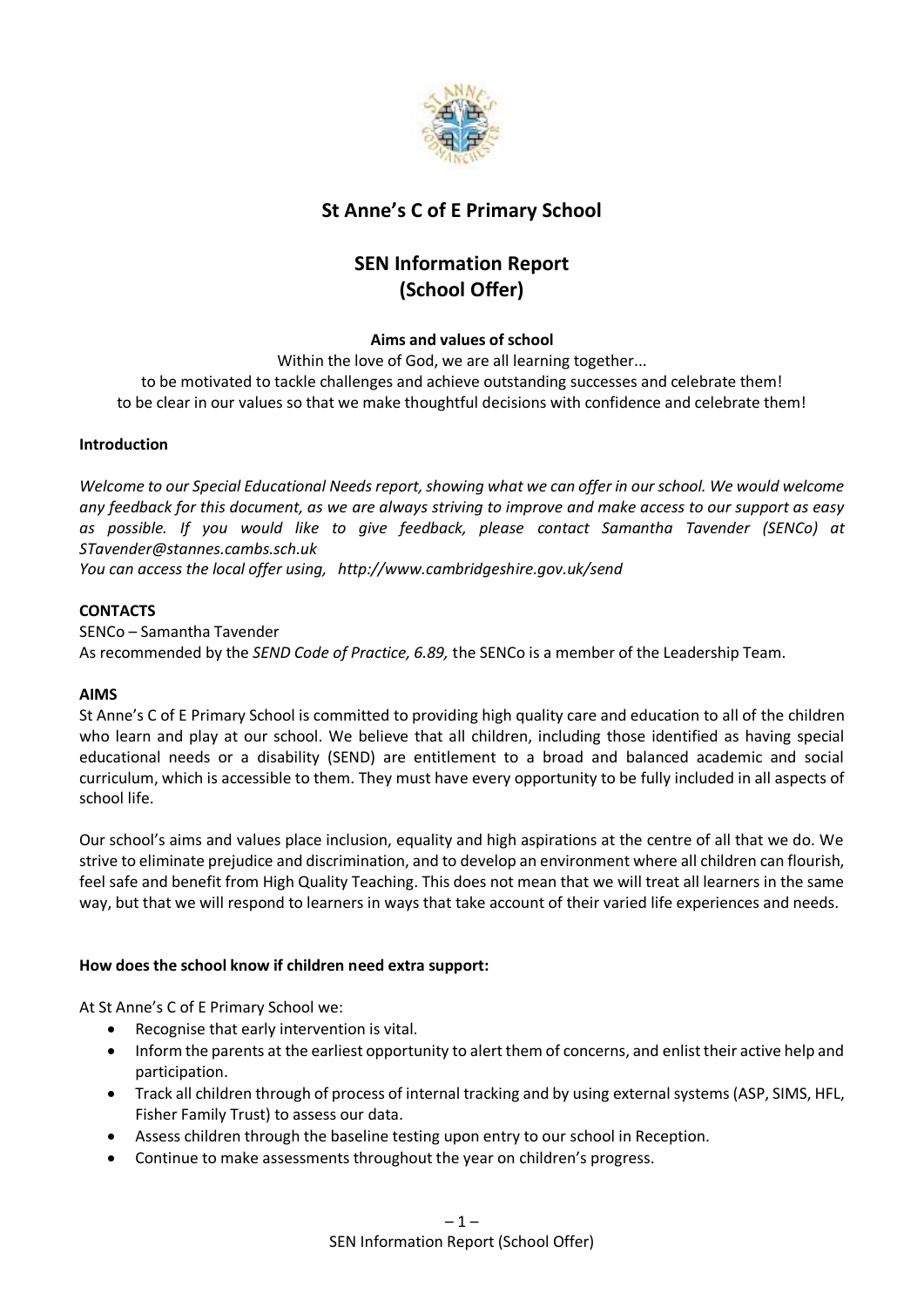Meet termly with the Head Teacher, Assistant Head Teachers and SENCo to review progress (pupil progress meetings)

## **If we perceive that a child has significant greater difficulties in learning than the majority of their peers, we may:**

- Put extra assistance in place in class to ensure the barriers to learning are reduced, and Quality First Teaching is accessed.
- Offer small group intervention additional to and different from class teaching which may target the barriers the child is experiencing.
- Offer SEND support to a child involving 1:1 work and/or assistance from external agencies.

## **If you think your child has Special Educational Needs:**

- Talk to your child's class teacher about your worries.
- You can meet with the SENCo
- Make an appointment to see the Head or Assistant Head Teachers.
- Dojo or google classroom members of staff with concerns (during the Pandemic this should be used in the first instance)

*A child or young person has special educational needs if he or she has a learning difficulty or disability which calls for special educational provision to be made for him or her. A learning difficulty or disability is a significantly greater difficulty in learning than the majority of others of the same age. Special educational provision means educational or training provision that is additional to, or different from, that made generally for others of the same age in a mainstream setting in England.... Health care provision or social care provision which educates or trains a child or young person is to be treated as special educational provision.* Code of Practice 2014

#### **How will school staff support my child?**

The roles of the staff at St Anne's who are involved with children with SEND are:

- **Head Teacher: Miss Ruth Moor**
- **Assistant Head Teachers : Miss Caroline Sibson and Miss Samantha Tavender**
- **SENCo: Miss Samantha Tavender**
- **SEND Governor: Mr. Phillip Malley**
- **Class Teachers**
- **Learning Support Mentors (who work with specific children)**
- **Teaching Assistants**

#### **Our school will support its children by:**

- Delivering High Quality First Teaching in every classroom, where the teacher and teaching assistant work as a team to deliver learning opportunities.
- If barriers in learning are perceived, planned extra assistance is placed in the classroom to support staff and the child.
- Giving support additional to and different from class teaching, delivered in small groups by trained teachers or teaching assistants.
- Setting up a tailored plan with specific targets (Assess, Plan, Do, Review)
- Track children through the use of provision maps.
- Referring a child, with parent's permission, to external agencies for specific support and targets.
- Apply for funding to provide for dedicated support staff to support an individual specific needs.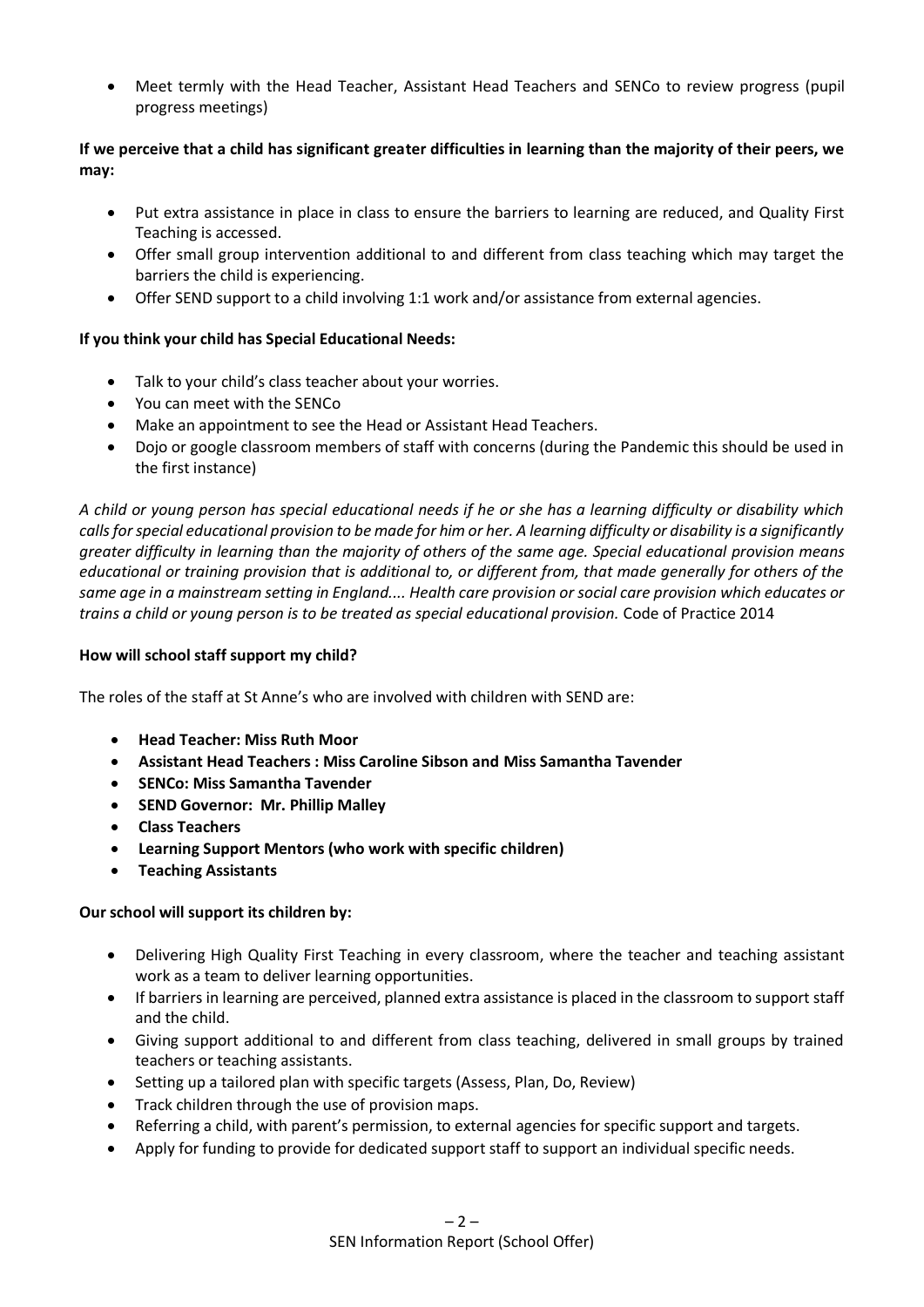## **St Anne's evaluates the effectiveness of the provision through:**

- Keeping specific records of children receiving additional to or different from Quality First Teaching.
- Accurate information and evidence of the SEN support through monitoring.
- SEN information is shared with governors termly.
- SEN information is shared with OFSTED when a visit takes place.
- Termly or half termly meetings with parents for specific children to discuss targets.

#### **How will I know how my child is being supported and achieving?**

Our school believes in an open-door policy and encourage:

- Parents to communicate freely with the teachers when they feel the need, either informally or at an arranged meeting.
- Parents to meet with the SENCo, either informally or at an arranged meeting.
- Parents who have further concerns to arrange a meeting with the Head Teacher or Assistant Head Teachers.
- Parent's to attend two parent's evenings a year to discuss their child's progress.
- A progress report at the end of each school year.
- A mid-year progress report.
- Attending team around the family (TAF) meetings for some children termly.
- Curriculum evenings and information evenings are held to inform parents on how to support their children's learning.
- Home-school book for good news.
- Extra meetings to discuss examination support.
- Regular meetings for review Support or/and Behaviour Plans.
- Children with complex needs may have an Education and Health Care Plan (EHCP). This will identify how much extra support a child may need, and how it is in place.
- School will inform parents that children are receiving additional support or interventions and that these are tracked through internal processes and registers.
- During the Pandemic google classroom and dojo are in use as a way of communicating with parents and for parents to communicate with staff.

We believe that the parent's view is the most important. You know your children better than anyone else. Therefore, we advocate parents and carers should:

- Attended meetings with staff.
- Attend yearly formal parent's evenings.
- Attend curriculum and information meetings.
- Attended review meetings.
- Attend Team around a family (TAF) meetings.
- Communicate informally or formally with staff concerning issues.

## **How the learning and development provision is matched to your child's needs.**

Each child is monitored individually, and learning and development provision is matched by:

 Offering challenges in lessons that provide differentiation of learning for each child, and opportunities for development of learning in each subject.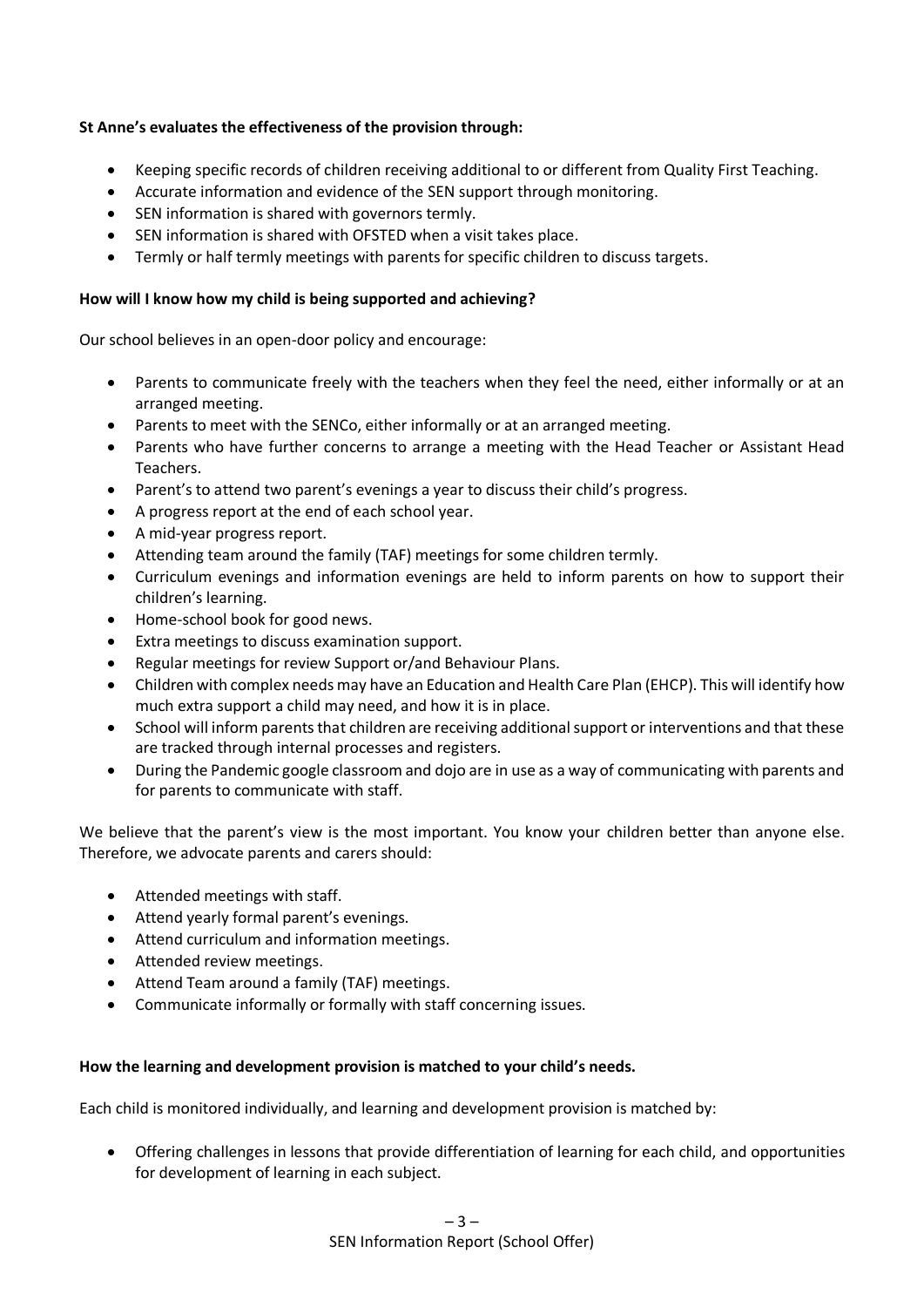- The teacher and teaching assistant work alongside specific children to provide tailored learning opportunities and support for areas of need.
- Assessment and feedback which informs teaching to address specific learning opportunities.
- One page profiles will be used to give opportunities to pupils to provide their views about their learning.



## **Specialist services and expertise that are available at or accessed by the school.**

For children that have needs that cannot be addressed through Quality First Teaching in the classroom, the school may offer, or access, expertise in specific areas. These may include:

- Educational Psychologists
- Speech and Language Therapist
- Visual Impairment Team
- Hearing Impairment Team
- County SEND Services
- Emotional and Wellbeing Services
- Health Visitors
- School Nurse
- Virtual School for Looked After Children
- Occupational Therapist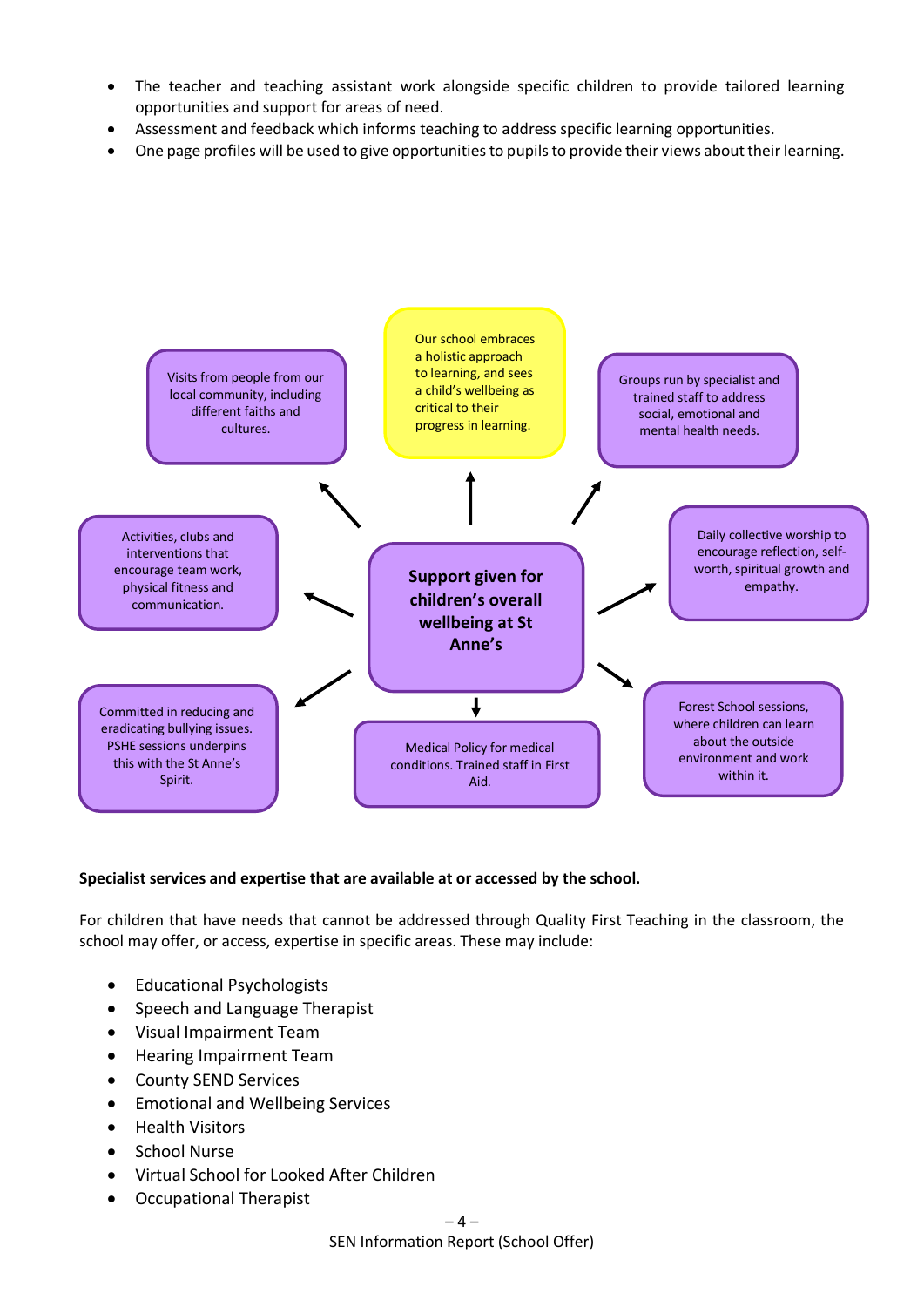- Physiotherapists
- Children and Adolescent Mental Health Service (CAMHS)
- Social Workers
- Family Workers
- Traveller Support
- Young Carers

## **What training the staff, supporting children and young people with SEND, had or are having.**

At St Anne's we have a breadth and depth of training, including:

- Trained staff to deliver ERT.
- Training in the use of Numicon for Maths.
- Teacher and Teaching Assistants trained in Elklan.
- Speech and Language training to support those who have targets from speech and language clinic.
- Training from Occupational Therapists.
- Training from Physiotherapists.
- Training regarding Working Memory.
- Dyslexia Awareness training.
- Trained First Aid members of staff.
- Training in how to support pupils who are Visually Impaired.
- Training in how to support pupils who are Hearing Impaired.
- Training in how to support pupils with Downs Syndrome.
- Training to support pupils with diabetes.
- Annual epi-pen training.
- Annual first-aid training, and extra paediatric training for some staff.
- Annual child protection training.
- Trained staff in Protective Behaviours
- Trained member of staff that is STEPs trained.

## **How St Anne's will help to support your child's learning outside the classroom.**

Our school is fully inclusive, and no child is excluded from any activity, when a reasonable adjustment will mean that they can be included. Therefore we endeavour to provide:

- Full risk assessments for specific children or needs that require it.
- Tailored planning of activities and school trips to consider needs such as movement, toileting and changing where necessary.
- Provision for moving and handling children who have physical and neurological impairments.
- Planning for children with medical requirements to be safely taken off school premises or in the surrounding grounds, with fully prepared packs and resources if required.
- One-to-one support for children who may need to be safely supervised or may need support to move around outside or in an unfamiliar environment.

## **How the school's resources are allocated to match the children's special educational needs.**

The school is resourced with equipment and provides many resources in the classroom setting. If a child's resource needs are additional to those provided, the school will:

Endeavour to make the specific resources needed available to that individual.

SEN Information Report (School Offer)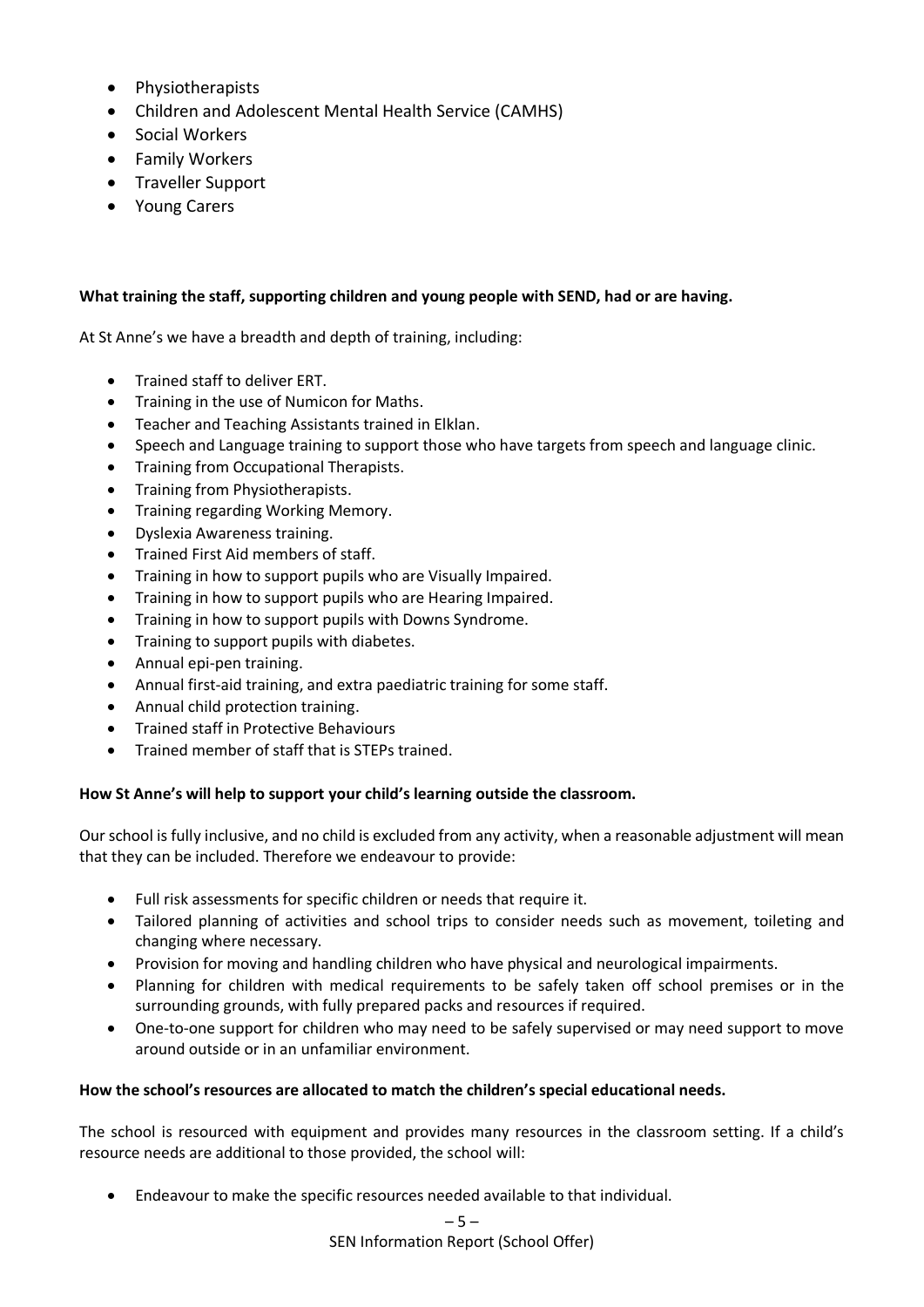- Use the SEN budget, where possible, to provide a specific resource.
- Where the main resource needed is adult support, the school will deploy some of their budget to fund support if they are able.
- If the school wish to put specific SEN support in place for a child and are struggling to fund it, they may seek to apply for exceptional needs funding.



## **How will St Anne's support and prepare my child when they are joining the school or moving to a new class or school?**

We recognise that transitions can be difficult for children particularly those with SEND and take steps to ensure that any transitions are as smooth as possible.

 Moving to another school – we will ensure that all relevant information is shared with the new school in order that they can be prepared.